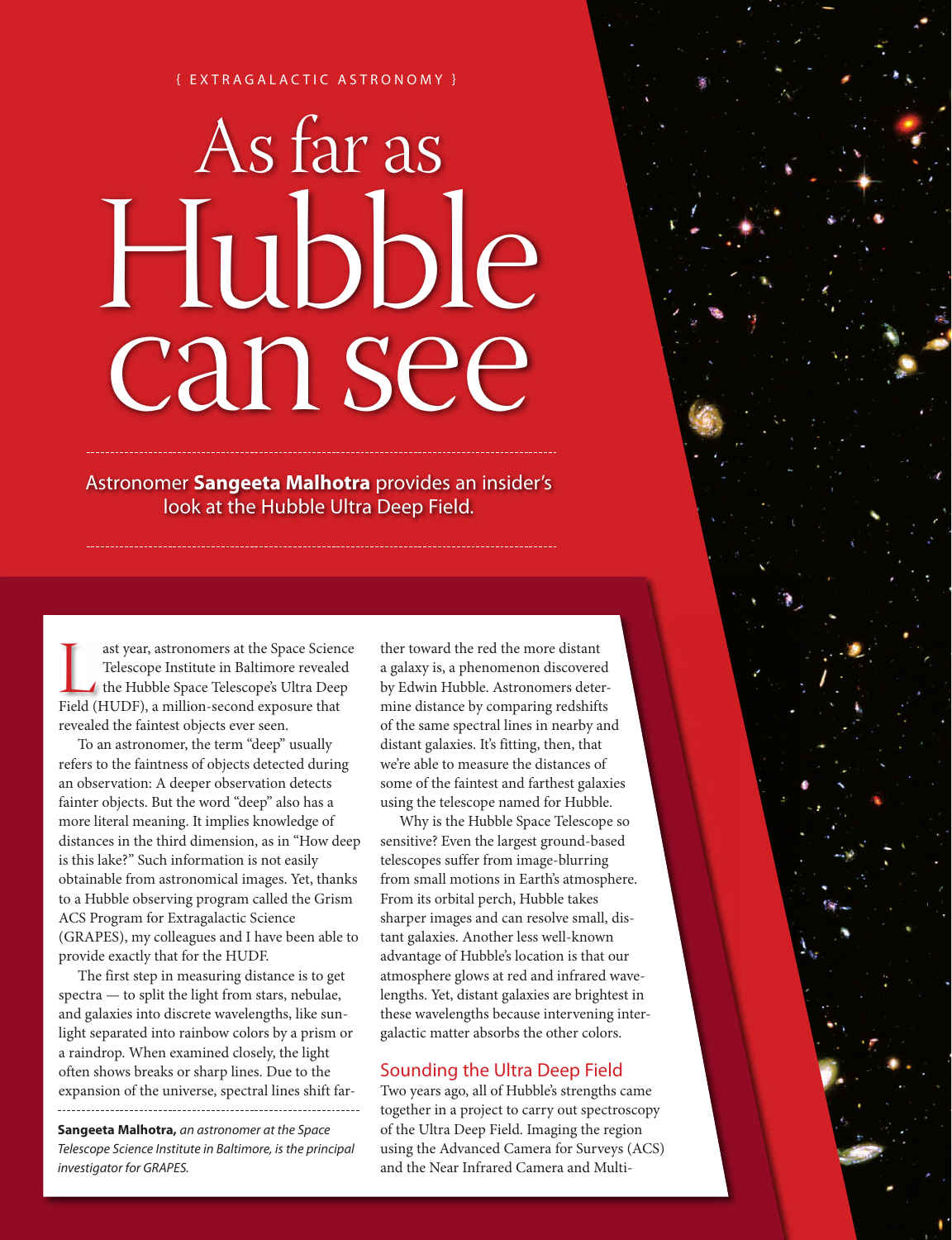**MORE THAN 10,000 galaxies inhabit the Hubble Ultra Deep Field. The space telescope's accumulated observations of this 3-arcminute-square patch in the constellation Fornax amounts to a million-second exposure. The image is centered at R.A. 3h32m40.0s, Dec. –27°48'. This cosmic snapshot is at the very limit of Hubble's vision. More distant galaxies, glowing at long infrared wavelengths, are beyond the reach of the telescope's present instruments. NASA/ESA/STSCI/ STEVEN BECKWITH**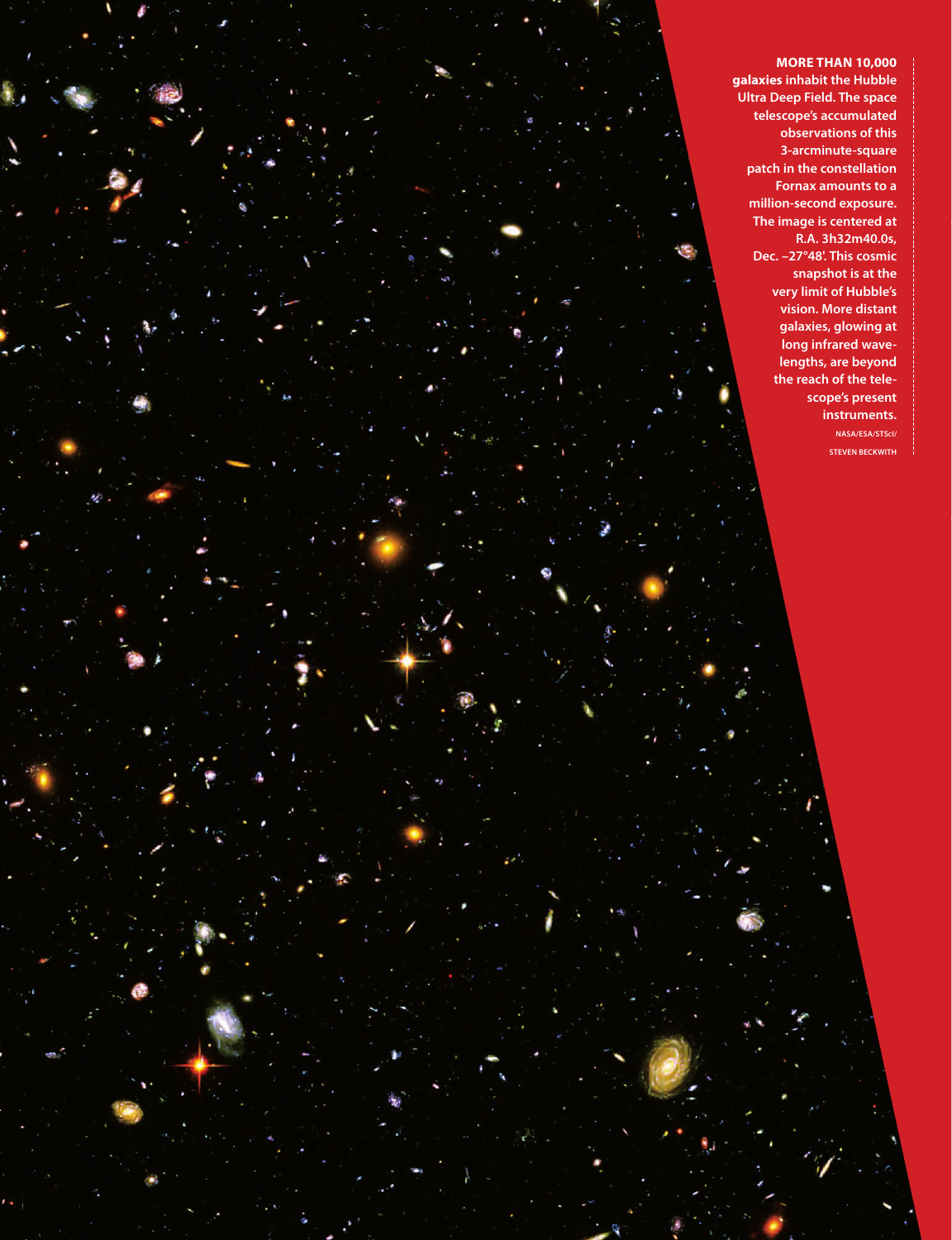# **HUDF in-depth**

**OBJECTS WITHIN THE HUBBLE ULTRA DEEP FIELD range from stars in our own neighborhood to the most distant galaxy with a directly measured redshift (6.7). Astronomers express distances in the far universe using redshift because it's the most easily determined distance indicator. The preferred alternative is to express extreme distances in terms of the universe's age. IMAGES COURTESY NASA/ESA/ STSCI/STEVEN BECKWITH AND SANGEETA MALHOTRA**



**The nearest star in HUDF is known as UDF 366, an M-type dwarf star just 2,000 light-years away.**



**resolved is UDF 2457, another M dwarf. It lies 59,000 light-years away.** 



**UDF 1344 is a starforming galaxy at redshift 0.0369 (504 million light-years away).**



**UDF 8316 (center) is an elliptical galaxy at redshift 0.62. Its light took 5.8 billion years to reach us.**



**UDF 7556, a spiral at redshift 0.89 (6.1 billion years after the Big Bang), is making a lot of stars.**



**UDF 521 sparkles with newborn stars at redshift 1 — 5.7 billion years after the Big Bang.**



**We view UDF 1446 at redshift 2.47, as it was when the universe was 2.6 billion years old.** 



**UDF 2225 is the brightest galaxy at redshift 5.8, when the cosmos was 940 million years old.** 

**UDF 2881 is a** 

**Lyman-break galaxy at redshift 4.6, or 1.3 billion years after the Big Bang.**



**UDF 30591 (red dot) is a Lyman-break galaxy at redshift 6.7 — the farthest directly measured.**



Object Spectrometer (NICMOS) took about a month of telescope time spread between September 2003 and January 2004. As part of the GRAPES project, my team performed spectroscopy on the HUDF target region between October 2002 and January 2003, using about 10 percent of the time that went into imaging.

We quickly discovered that GRAPES is not just an extragalactic survey, for the HUDF distance scale starts within our own galaxy. The closest object we have identified, an M-type dwarf star we designated Ultra Deep Field (UDF) 366, lies 2,000 light-years away, still in our galaxy's disk.

Most of the stars we detected are lowmass M dwarfs, which are both faint and numerous. We can't use redshifts to determine distances to these stars. Instead, we examine spectral features to help us identify their type and luminosity. Then, we figure distance by comparing the brightness we expect to what we actually

# Just 40 hours of Hubble observations have taken us back 12.6 billion years.

observe. It's a tricky business, employing many indirect arguments.

Next in the HUDF distance scale come small, blue galaxies actively forming stars and bearing a resemblance to nearby dwarf irregular galaxies. The ACS grism (a cross between a diffraction grating and a prism, used for separating light into its component colors) reveals prominent emission lines caused by gas heated and ionized by active star formation. The median distance of these galaxies is 6 billion light-years, so we see them when the universe was half its present age. This was the peak era of star formation. Since then, galaxies have slackened their pace.

At similar distances, we also see massive elliptical galaxies. Sometime in the previous billion years, their star formation halted, so their stellar population skews old. Looking back another 3 billion years and more, the abundance of these old systems was a surprise. They formed quickly in the universe's first couple of billion years and then



**This majestic spiral (UDF 423) whirls at redshift 1, when the universe was 43 percent its present age.** 



**UDF 5225 is a galaxy with a tail at redshift 5.2, or about 1.1 billion years after the Big Bang.**